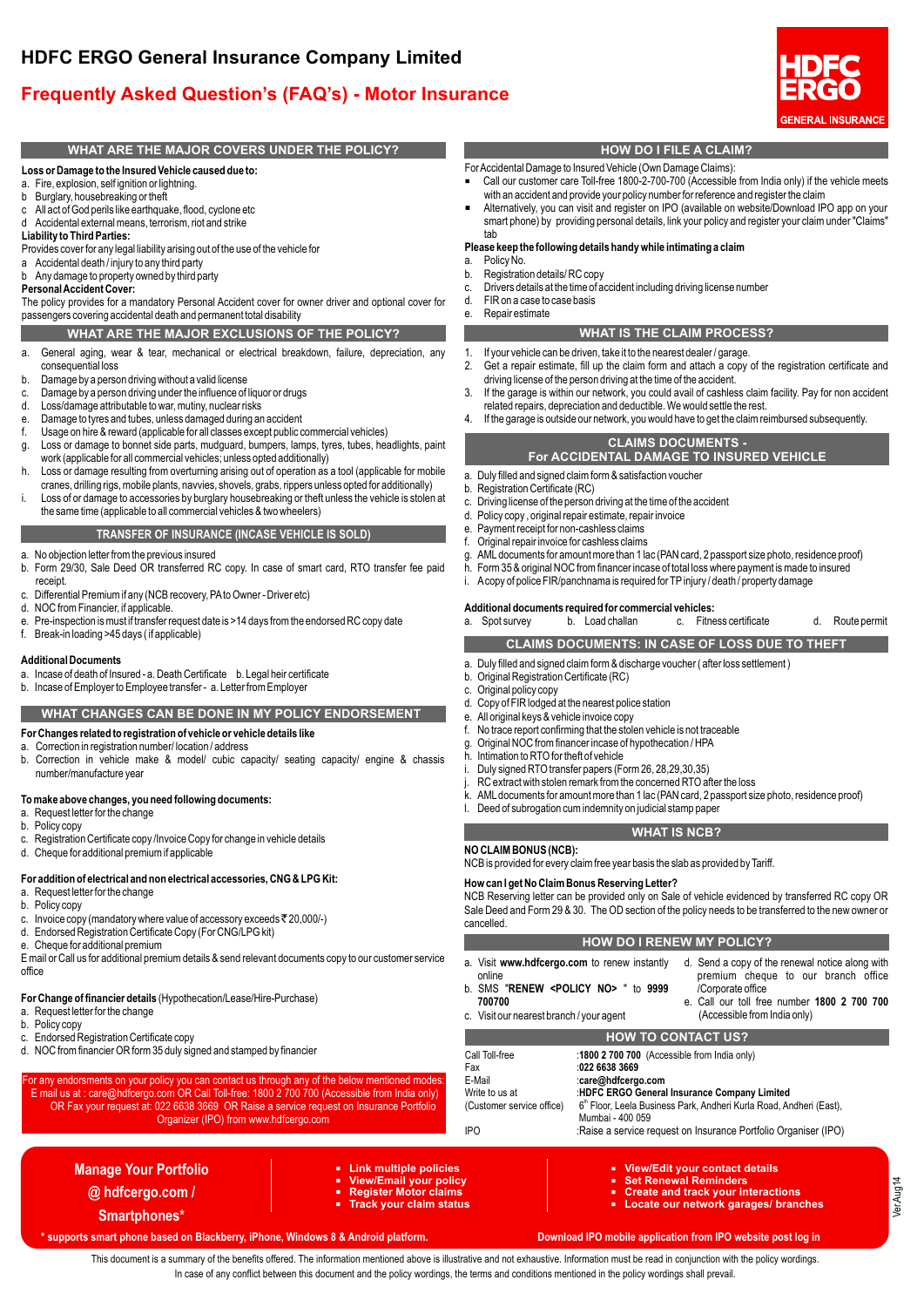**Policy Wording**



## **STANDARD FORM FOR PRIVATE CAR PACKAGE POLICY**

Whereas the insured by a proposal and declaration dated as stated in the Schedule which shall be the basis of this contract and is deemed to be incorporated herein has applied to the Company for the insurance hereinafter contained and has paid the premium mentioned in the schedule as consideration for such insurance in respect of accidental loss or damage occurring during the period of insurance.

NOW THIS POLICYWITNESSETH:

That subject to the terms exceptions and conditions contained herein or endorsed or expressed hereon;

#### **SECTION I. LOSS OF OR DAMAGE TO THE VEHICLE INSURED**

The Company will indemnify the insured against loss or damage to the vehicle insured hereunder and/ or its accessories whilst thereon I. by fire explosion self ignition or lightning

- II. by burglary housebreaking or theft
- III. by riot and strike
- IV. by earthquake (fire and shock damage)
- V. by flood typhoon hurricane storm tempest inundation cyclone hailstorm frost
- VI. by accidental external means
- VII. by malicious act
- VIII. by terrorist activity
- IX. whilst in transit by road rail inland-waterway lift elevator or air
- X. by landslide rockslide

Subject to a deduction for depreciation at the rates mentioned below in respect of parts replaced :

- 1. For all rubber/ nylon/ plastic parts, tyres and tubes, batteries and air bags 50%
- 2. For fibre glass components 30%
- 3. For all parts made of glass Nil
- 4. Rate of depreciation for all other parts including wooden parts will be as per the following schedule.

| Age of Vehicle                               | % of Depreciation |
|----------------------------------------------|-------------------|
| Not exceeding 6 months                       | Nil               |
| Exceeding 6 months but not exceeding 1 year  | 5%                |
| Exceeding 1 year but not exceeding 2 years   | 10%               |
| Exceeding 2 years but not exceeding 3 years  | 15%               |
| Exceeding 3 years but not exceeding 4 years  | 25%               |
| Exceeding 4 years but not exceeding 5 years  | 35%               |
| Exceeding 5 years but not exceeding 10 years | 40%               |
| Exceeding 10 years                           | 50%               |

5. Rate of Depreciation for painting: In the case of painting, the depreciation rate of 50% shall be applied only on the material cost of total painting charges. In case of a consolidated bill for painting charges, the material component shall be considered as 25% of total painting charges for the purpose of applying the depreciation.

The Company shall not be liable to make any payment in respect of:-

- a. consequential loss, depreciation, wear and tear, mechanical or electrical breakdown, failures or breakages;
- b. damage to tyres and tubes unless the vehicle is damaged at the same time in which case the liability of the company shall be limited to 50% of the cost of replacement. And
- c. any accidental loss or damage suffered whilst the insured or any person driving the vehicle with the knowledge and consent of the insured is under the influence of intoxicating liquor or drugs.

In the event of the vehicle being disabled by reason of loss or damage covered under this Policy the Company will bear the reasonable cost of protection and removal to

the nearest repairer and redelivery to the insured but not exceeding in all Rs. 1500/ in respect of any one accident.

The insured may authorise the repair of the vehicle necessitated by damage for which the Company may be liable under this Policy provided that:

- a. the estimated cost of such repair including replacements, if any, does not exceed Rs.500/-;
- b. the Company is furnished forthwith with a detailed estimate of the cost of repairs; and
- c. the insured shall give the Company every assistance to see that such repair is necessary and the charges are reasonable.

## **SUM INSURED – INSURED'S DECLARED VALUE (IDV)**

The **Insured's Declared Value (IDV)** of the vehicle will be deemed to be the 'SUM INSURED' for the purpose of this policy which is fixed at the commencement of each policy period for the insured vehicle.

The IDV of the vehicle (and accessories if any fitted to the vehicle) is to be fixed on the basis of the manufacturer's listed selling price of the brand and model as the vehicle insured at the commencement of insurance/renewal and adjusted for depreciation (as per schedule below).

The schedule of age-wise depreciation as shown below is applicable for the purpose of Total Loss/Constructive Total Loss **(TL/CTL)** claims only.

**THE SCHEDULE OF DEPRECIATION FOR FIXING IDV OF THE VEHICLE**

| Age of Vehicle                              | % of Depreciation |
|---------------------------------------------|-------------------|
| Not exceeding 6 months                      | 5%                |
| Exceeding 6 months but not exceeding 1 year | 15%               |
| Exceeding 1 year but not exceeding 2 years  | 20%               |
| Exceeding 2 years but not exceeding 3 years | 30%               |
| Exceeding 3 years but not exceeding 4 years | 40%               |
| Exceeding 4 years but not exceeding 5 years | 50%               |

IDV of vehicles beyond 5 years of age and of obsolete models of the vehicles ( i.e. models which the manufacturers have discontinued to manufacture) is to be determined on the basis of an understanding between the insurer and the insured.

IDV shall be treated as the 'Market Value' throughout the policy period without any further depreciation for the purpose of Total Loss **(TL)** / Constructive Total Loss **(CTL)** claims.

The insured vehicle shall be treated as a CTL if the aggregate cost of retrieval and / or repair of the vehicle, subject to terms and conditions of the policy, exceeds 75% of the IDV of the vehicle.

## **SECTION II - LIABILITYTO THIRD PARTIES**

- 1. Subject to the limits of liability as laid down in the Schedule hereto the Company will indemnify the insured in the event of an accident caused by or arising out of the use of the vehicle against all sums which the insured shall become legally liable to pay in respect of:
	- i. death of or bodily injury to any person including occupants carried in the vehicle (provided such occupants are not carried for hire or reward) but except so far as it is necessary to meet the requirements of Motor Vehicles Act, the Company shall not be liable where such death or injury arises out of and in the course of the employment of such person by the insured.
	- ii. damage to property other than property belonging to the insured or held in trust or in the custody or control of the insured.
- 2. The Company will pay all costs and expenses incurred with its written consent.
- 3. In terms of and subject to the limitations of the indemnity granted by this section to the insured, the Company will indemnify any driver who is driving the vehicle on the insured's order or with insured's permission provided that such driver shall as though he/she was the insured observe fulfill and be subject to the terms exceptions and conditions of this Policy in so far as they apply.
- In the event of the death of any person entitled to indemnity under this policy the Company will in respect of the liability incurred by such person indemnify his/her personal representative in terms of and subject to the limitations of this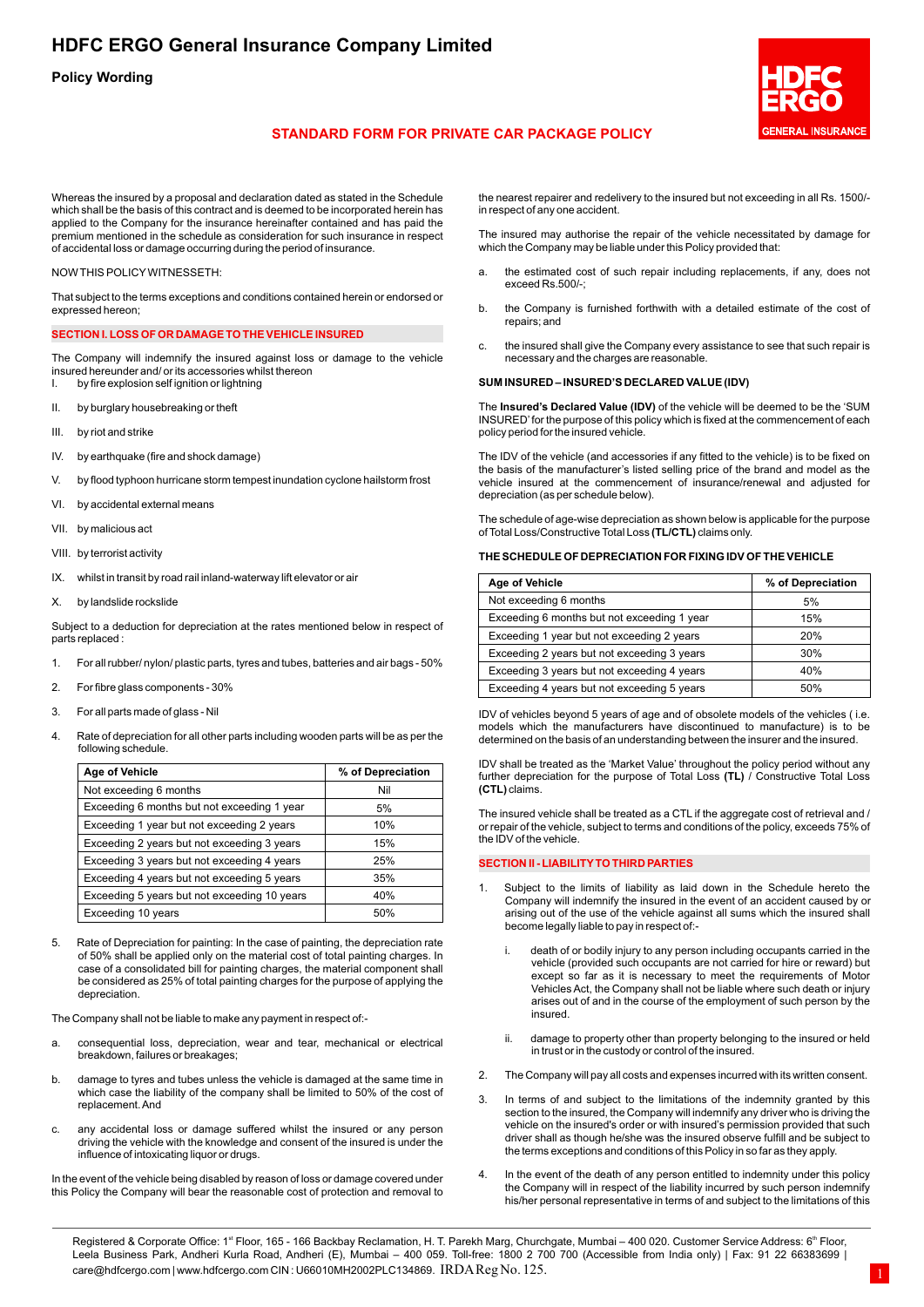**Policy Wording**



## **STANDARD FORM FOR PRIVATE CAR PACKAGE POLICY**

Policy provided that such personal representative shall as though such representative was the insured observe fulfill and be subject to the terms exceptions and conditions of this Policy in so far as they apply.

- 5. The Company may at its own option
	- A. arrange for representation at any Inquest or Fatal Inquiry in respect of any death which may be the subject of indemnity under this Policy and
	- B. undertake the defence of proceedings in any Court of Law in respect of any act or alleged offence causing or relating to any event which may be the subject of indemnity under this Policy.

## **AVOIDANCE OF CERTAIN TERMS AND RIGHT OF RECOVERY**

Nothing in this Policy or any endorsement hereon shall affect the right of any person indemnified by this Policy or any other person to recover an amount under or by virtue of the provisions of the Motor Vehicles Act.

But the insured shall repay to the Company all sums paid by the Company which the Company would not have been liable to pay but for the said provisions.

#### **APPLICATION OF LIMITS OF INDEMNITY**

In the event of any accident involving indemnity to more than one person any limitation by the terms of this policy and/or of any endorsement thereon of the amount of any indemnity shall apply to the aggregate amount of indemnity to all persons indemnified and such indemnity shall apply in priority to the insured.

## **SECTION III – PERSONALACCIDENT COVER FOR OWNER-DRIVER**

The Company undertakes to pay compensation as per the following scale for bodily injury/ death sustained by the owner-driver of the vehicle, in direct connection with the vehicle insured or whilst driving or mounting into/dismounting from the vehicle insured or whilst traveling in it as a co-driver, caused by violent accidental external and visible means which independent of any other cause shall within six calendar months of such injury result in:

| Nature of injury                                                                   | Scale of compensation |
|------------------------------------------------------------------------------------|-----------------------|
| Death                                                                              | 100%                  |
| ii.<br>Loss of two limbs or sight of two eyes or one<br>limb and sight of one eye. | 100%                  |
| iii.<br>Loss of one limb or sight of one eye                                       | 50%                   |
| iv. Permanent total disablement from injuries<br>other than named above.           | 100%                  |

Provided always that,

- A. compensation shall be payable under only one of the items (i) to (iv) above in respect of the owner-driver arising out of any one occurrence and the total liability of the insurer shall not in the aggregate exceed the sum of Rs. 2 lakhs during any one period of insurance.
- B. no compensation shall be payable in respect of death or bodily injury directly or indirectly wholly or in part arising or resulting from or traceable to
	- 1. intentional self injury suicide or attempted suicide physical defect or infirmity or
	- 2. an accident happening whilst such person is under the influence of intoxicating liquor or drugs.
- C. Such compensation shall be payable directly to the insured or to his/her legal representatives whose receipt shall be the full discharge in respect of the injury to the insured.
	- 1. This cover is subject to
		- a. the owner-driver is the registered owner of the vehicle insured herein;
		- b. the owner-driver is the insured named in this policy.
		- c. the owner-driver holds an effective driving license, in accordance with the provisions of Rule 3 of the Central Motor Vehicles Rules, 1989, at the time of the accident.

#### **GENERALEXCEPTIONS**

(Applicable to all Sections of the Policy)

The Company shall not be liable under this Policy in respect of

- 1. any accidental loss or damage and/or liability caused sustained or incurred outside the geographical area;
- 2. any claim arising out of any contractual liability;
- 3. any accidental loss damage and/or liability caused sustained or incurred whilst the vehicle insured herein is
	- a. being used otherwise than in accordance with the 'Limitations as to Use' or
	- b. being driven by or is for the purpose of being driven by him/her in the charge of any person other than a Driver as stated in the Driver's Clause
- 4. i. any accidental loss or damage to any property whatsoever or any loss or expense whatsoever resulting or arising there from or any consequential loss
	- ii. any liability of whatsoever nature directly or indirectly caused by or contributed to by or arising from ionising radiations or contamination by radioactivity from any nuclear fuel or from any nuclear waste from the combustion of nuclear fuel. For the purpose of this exception combustion shall include any self-sustaining process of nuclear fission
- 5. any accidental loss or damage or liability directly or indirectly caused by or contributed to by or arising from nuclear weapons material.
- 6. any accidental loss damage and/or liability directly or indirectly or proximately or remotely occasioned by contributed to by or traceable to or arising out of or in connection with war, invasion, the act of foreign enemies, hostilities or war like operations (whether before or after declaration of war) civil war, mutiny rebellion, military or usurped power or by any direct or indirect consequence of any of the said occurrences and in the event of any claim hereunder the insured shall prove that the accidental loss damage and/or liability arose independently of and was in no way connected with or occasioned by or contributed to by or traceable to any of the said occurrences or any consequences thereof and in default of such proof, the Company shall not be liable to make any payment in respect of such a claim.

#### **DEDUCTIBLE**

The Company shall not be liable for each and every claim under Section - I (loss of or damage to the vehicle insured) of this Policy in respect of the deductible stated in the schedule.

## **CONDITIONS**

This Policy and the Schedule shall be read together and any word or expression to which a specific meaning has been attached in any part of this Policy or of the Schedule shall bear the same meaning wherever it may appear

- Notice shall be given in writing to the Company immediately upon the occurrence of any accidental loss or damage in the event of any claim and thereafter the insured shall give all such information and assistance as the Company shall require. Every letter claim writ summons and/or process or copy thereof shall be forwarded to the Company immediately on receipt by the insured. Notice shall also be given in writing to the Company immediately the insured shall have knowledge of any impending prosecution, inquest or fatal inquiry in respect of any occurrence which may give rise to a claim under this Policy. In case of theft or criminal act which may be the subject of a claim under this Policy the insured shall give immediate notice to the police and co-operate with the Company in securing the conviction of the offender.
- 2. No admission offer promise payment or indemnity shall be made or given by or on behalf of the insured without the written consent of the Company which shall be entitled if it so desires to take over and conduct in the name of the insured the defence or settlement of any claim or to prosecute in the name of the insured for its own benefit any claim for indemnity or otherwise and shall have full discretion in the conduct of any proceedings or in the settlement of any claim and the insured shall give all such information and assistance as the Company may require.
- The Company may at its own option repair reinstate or replace the vehicle or part thereof and/or its accessories or may pay in cash the amount of the loss or damage and the liability of the Company shall not exceed:
	- a. for total loss/ constructive total loss of the vehicle the Insured's Declared Value (IDV) of the vehicle (including accessories thereon) as specified in the Schedule less the value of the wreck.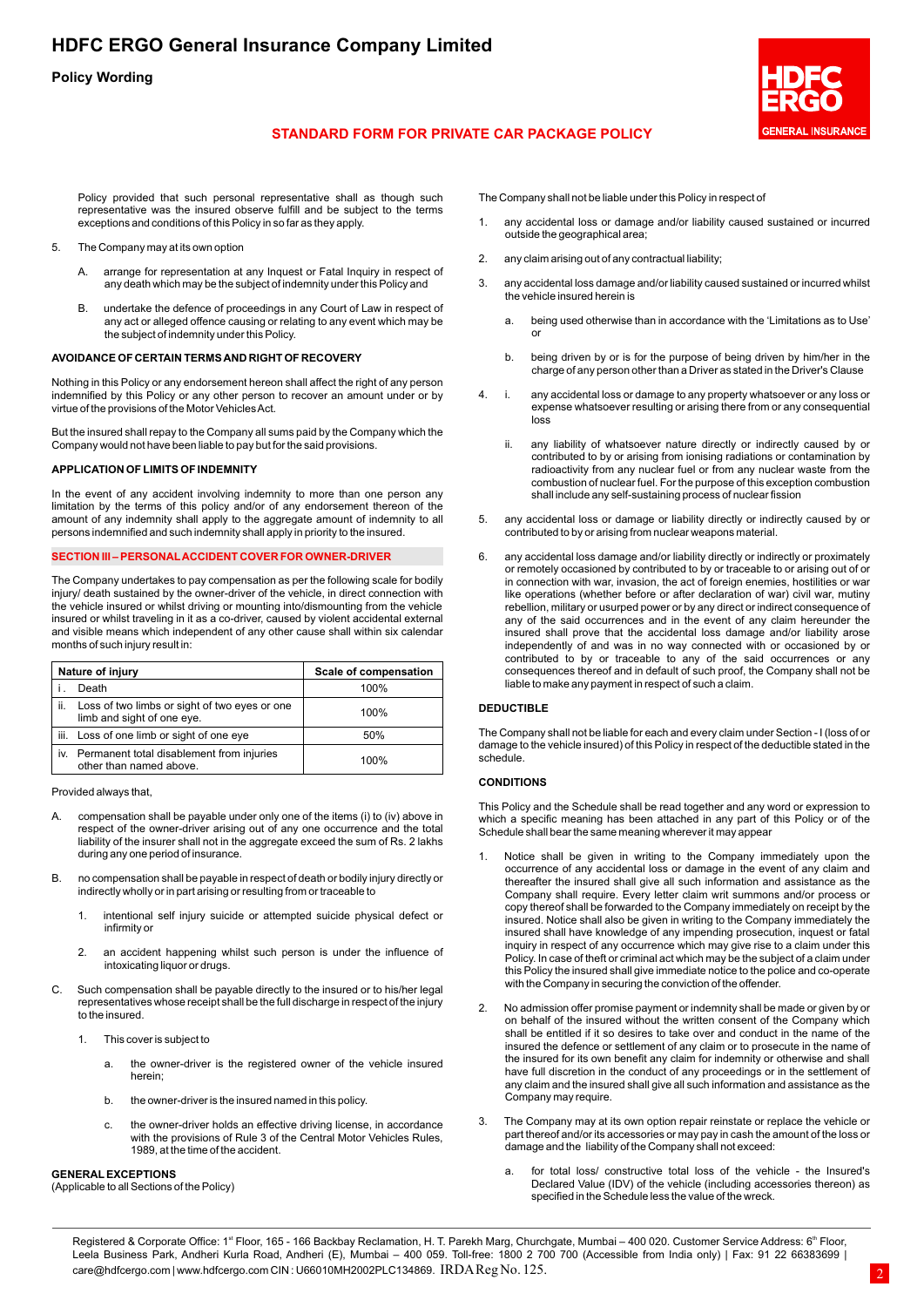**Policy Wording**



## **STANDARD FORM FOR PRIVATE CAR PACKAGE POLICY**

- b. for partial losses, i.e. losses other than Total Loss/Constructive Total Loss of the vehicle - actual and reasonable costs of repair and/or replacement of parts lost/damaged subject to depreciation as per limits specified.
- 4. The insured shall take all reasonable steps to safeguard the vehicle from loss or damage and to maintain it in efficient condition and the Company shall have at all times free and full access to examine the vehicle or any part thereof or any driver or employee of the insured. In the event of any accident or breakdown, the vehicle shall not be left unattended without proper precautions being taken to prevent further damage or loss and if the vehicle be driven before the necessary repairs are effected any extension of the damage or any further damage to the vehicle shall be entirely at the insured's own risk.
- 5. The Company may cancel the policy by sending seven days notice by recorded delivery to the insured at insured's last known address and in such event will return to the insured the premium paid less the pro rata portion thereof for the period the Policy has been in force or the policy may be cancelled at any time by the insured on seven days' notice by recorded delivery and provided no claim has arisen during the currency of the policy, the insured shall be entitled to a return of premium less premium at the Company's Short Period rates for the period the Policy has been in force. Return of the premium by the company will be subject to retention of the minimum premium of Rs. 100/- (or Rs. 25/- in respect of vehicles specifically designed/modified for use by blind/handicapped/mentally challenged persons). Where the ownership of the vehicle is transferred, the policy cannot be cancelled unless evidence that the vehicle is insured elsewhere is produced.
- 6. If at the time of occurrence of an event that gives rise to any claim under this policy there is in existence any other insurance covering the same liability, the Company shall not be liable to pay or contribute more than its ratable proportion of any compensation, cost or expense.
- 7. If any dispute or difference shall arise as to the quantum to be paid under this policy (liability being otherwise admitted), such difference shall independent of all other questions be referred to the decision of a sole arbitrator to be appointed in writing by the parties to the dispute or if they cannot agree upon a single arbitrator within 30 days of any party invoking Arbitration, the same shall be referred to a panel of three arbitrators comprising two arbitrators one to be appointed by each of the parties to the dispute/ difference, and a third arbitrator to be appointed by such two arbitrators who shall act as the presiding arbitrator and Arbitration shall be conducted under and in accordance with the provisions of the Arbitration and Conciliation Act, 1996.

It is clearly agreed and understood that no difference or dispute shall be referable to Arbitration as hereinbefore provided, if the Company has disputed or not accepted liability under or in respect of this policy.

It is hereby expressly stipulated and declared that it shall be condition precedent to any right of action or suit upon this policy that the award by such arbitrator/ arbitrators of the amount of the loss or damage shall be first obtained.

It is also hereby further expressly agreed and declared that if the Company shall disclaim liability to the insured for any claim hereunder and such claim shall not, within twelve calendar months from the date of such disclaimer have been made the subject matter of a suit in a court of law, then the claim shall for all purposes be deemed to have been abandoned and shall not thereafter be recoverable hereunder.

- 8. The due observance and fulfillment of the terms, conditions and endorsements of this Policy in so far as they relate to anything to be done or complied with by the insured and the truth of the statements and answers in the said proposal shall be conditions precedent to any liability of the Company to make any payment under this Policy.
- 9. In the event of the death of the sole insured, this policy will not immediately lapse but will remain valid for a period of three months from the date of the death of insured or until the expiry of this policy (whichever is earlier). During the said period, legal heir(s) of the insured to whom the custody and use of the Motor Vehicle passes may apply to have this Policy transferred to the name(s) of the heir(s) or obtain a new insurance policy for the Motor Vehicle.

Where such legal heir(s) desire(s) to apply for transfer of this policy or obtain a new policy for the vehicle such heir(s) should make an application to the Company accordingly within the aforesaid period. All such applications should be accompanied by:

a. Death Certificate in respect of the insured

- b. Proof of title to the vehicle
- c. Original Policy

## **ENDORSEMENTS: SPECIAL CONDITIONS FOR YOUR INSURANCE POLICY(Only endorsement mentioned in the schedule form part of the policy)**

## 1. **IMT.1. Extension of Geographical Area**

In consideration of the payment of an additional premium of Rs\_\_\_\_\_\_\_\_\_it is hereby understood and agreed that notwithstanding anything contained in this Policy to the contrary the Geographical Area in this Policy shall from the \_\_/  $\_$  /  $\_$  to the  $\_$  /  $\_$  /  $\_$  (both days inclusive) be deemed to include  $^*$ 

It is further specifically understood and agreed that such geographical extension excludes cover for damage to the vehicle insured/ injury to its occupants/ third party liability in respect of the vehicle insured during sea voyage/ air passage for the purpose of ferrying the vehicle insured to the extended geographical area.

Subject otherwise to the terms exceptions conditions and limitations of this Policy.

#### 2. **IMT.3. Transfer of Interest**

It is hereby understood and agreed that as from …/…/……. the interest in the policy is transferred to and vested in ............................... carrying on or engaged in the business or profession of ……………. who shall be deemed to be the insured and whose proposal and declaration dated .. /…/…. shall be deemed to be incorporated in and to be the basis of this contract.

Provided always that for the purpose of the No Claim Bonus, no period during which the interest in this policy has been vested in any previous Insured shall accrue to the benefit of..................

Subject otherwise to the terms exceptions conditions and limitations of this policy.

## 3. **IMT.4. Change of Vehicle**

It is hereby understood and agreed that as from …/…../ …... the vehicle bearing Registration Number ………….. is deemed to be deleted from the Schedule of the Policy and the vehicle with details specified hereunder is deemed to be included therein-

| Regd.<br>No. | Engine/<br>Chassis<br>No. | Make | Type<br>оt<br>Body | C.C | Year<br>of<br>Manufac-<br>ture | Seating<br>Capacity<br>including<br>Driver | IDV |
|--------------|---------------------------|------|--------------------|-----|--------------------------------|--------------------------------------------|-----|
|              |                           |      |                    |     |                                |                                            |     |

In consequence of this change, an extra / refund premium of Rs…... is charged/allowed to the insured.

Subject otherwise to the terms exceptions conditions and limitations of this policy.

## 4. **IMT.6. Lease Agreement**

It is hereby understood and agreed that ……………… (hereinafter referred to as the Lessors) are the Owners of the vehicle insured and that the vehicle insured is the subject of a Lease Agreement made between the Lessor on the one part and the insured on the other part and it is further understood and agreed that the Lessors are interested in any monies which but for this Endorsement would be payable to the insured under this policy in respect of such loss or damage to the vehicle insured as cannot be made good by repair and / or replacement of parts and such monies shall be paid to the Lessors as long as they are the Owners of the vehicle insured and their receipt shall be a full and final discharge to the insurer in respect of such loss or damage. It is also understood and agreed that notwithstanding any provision in the Leasing Agreement to the contrary, this policy is issued to the insured namely  $\ldots$  as the principal party and not as agent or trustee and nothing herein contained shall be construed as constituting the insured an agent or trustee for the Lessors or as an assignment (whether legal or equitable) by the insured to the Lessors, of his rights benefits and claims under this policy and further nothing herein shall be construed as creating or vesting any right in the Owner/Lessor to sue the insurer in any capacity whatsoever for any alleged breach of its obligations hereunder.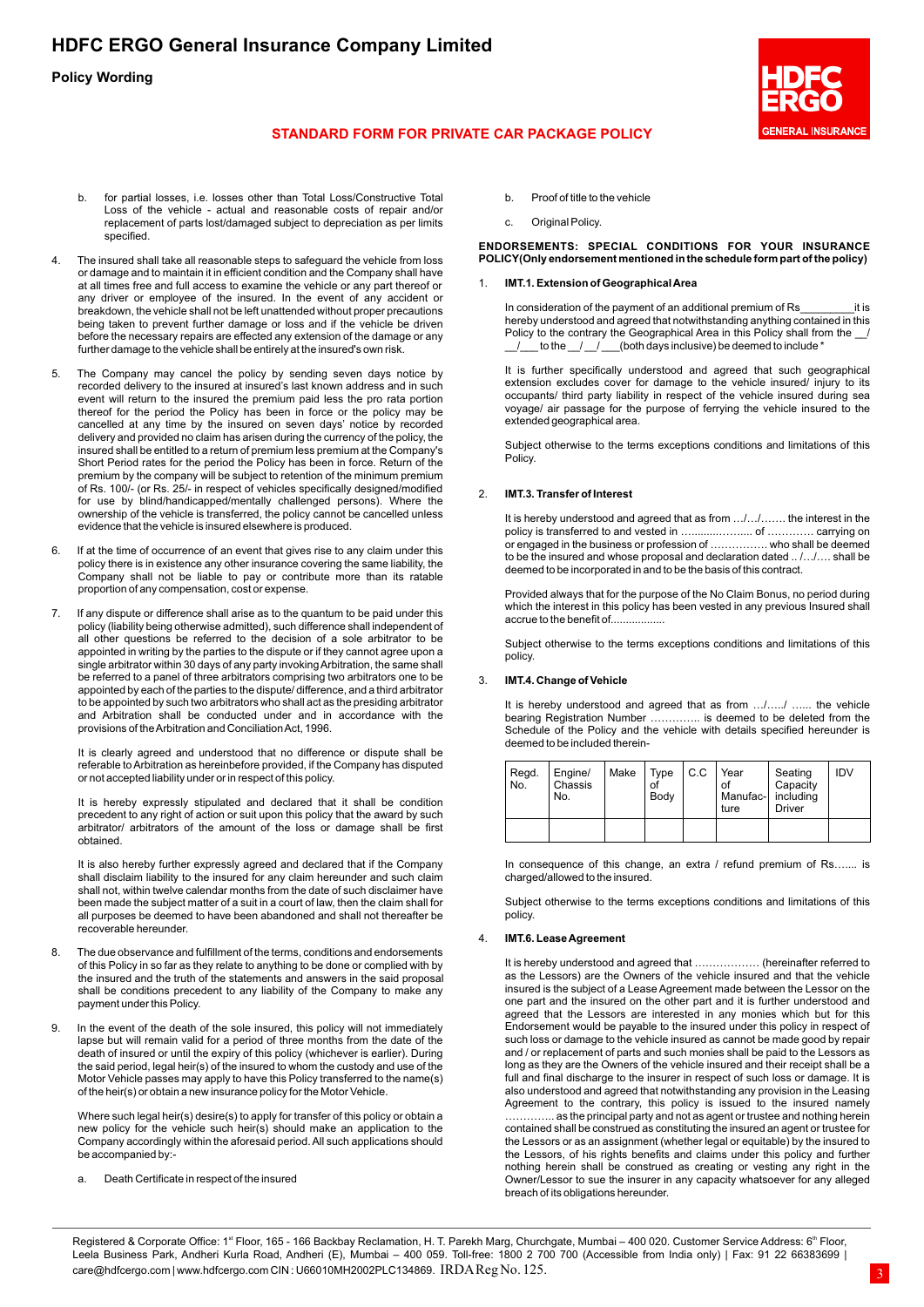**Policy Wording**



## **STANDARD FORM FOR PRIVATE CAR PACKAGE POLICY**

It is further declared and agreed that for the purpose of the Personal Accident Cover for the owner-driver granted under this policy, the insured named in the policy will continue to be deemed as the owner-driver subject to compliance of

provisions of the policy relating to this cover. Save as by this Endorsement expressly agreed nothing herein shall modify or affect the rights and liabilities of the insured or the insurer respectively under or in connection with this Policy.

Subject otherwise to the terms exceptions conditions and limitations of this policy.

## 5. **IMT.7. Vehicles subject to Hypothecation Agreement**

It is hereby declared and agreed that the vehicle insured is pledged to/hypothecated with ……………….. (hereinafter referred to as the "Pledgee") and it is further understood and agreed that the Pledgee is interested in any monies which but for this Endorsement would be payable to the insured under this policy in respect of such loss or damage to the vehicle insured as cannot be made good by repair and/ or replacement of parts and such monies shall be paid to the Pledgee as long as they are the Pledgee of the vehicle insured and their receipt shall be a full and final discharge to the insurer in respect of such loss or damage.

It is further declared and agreed that for the purpose of the Personal Accident Cover for the owner-driver granted under this policy, the insured named in the policy will continue to be deemed as the owner-driver subject to compliance of provisions of the policy relating to this cover.

Save as by this Endorsement expressly agreed that nothing herein shall modify or affect the rights or liabilities of the Insured or the Insurer respectively under or in connection with this Policy or any term, provision or condition thereof.

Subject otherwise to the terms exceptions conditions and limitations of this policy.

#### 6. **IMT.8. Discount for Membership of Recognised Automobile Associations**

It is hereby understood and agreed that in consideration of insured's membership of ………………\*\* a discount in premium of Rs. ……….\* is allowed to the insured hereunder from …./…../…...

It is further understood and agreed that if the insured ceases to be a member of the above mentioned association during the currency of this Policy the insured shall immediately notify the insurer accordingly and refund to the insurer a proportionate amount of the discount allowed on this account for the unexpired period of the cover.

Subject otherwise to the terms exceptions conditions and limitations of the policy.

- For full policy period, the full tariff discount to be inserted. For mid-term membership, prorata proportion of the tariff discount for the unexpired policy period is to be inserted.
- Insert name of the concerned Automobile Association.

## 7. **IMT.10. Installation of Anti-Theft Device**

(Not applicable to Motor Trade Policies)

In consideration of certification by …………………\* that an Anti-Theft device approved by Automobile Research Association of India (ARAI), Pune has been installed in the vehicle insured herein a premium discount of Rs…………\*\* is hereby allowed to the insured.

It is hereby understood and agreed that the insured shall ensure at all times that this Anti-theft device installed in the vehicle insured is maintained in efficient condition till the expiry of this policy.

Subject otherwise to the terms, exceptions, conditions and limitations of the policy

- \* The name of the certifying Automobile Association is to be inserted.<br>\*\* Premium discount actual to deep part with maximum is to be inserted.
- Premium discount calculated as per tariff provision is to be inserted. For mid term certification of installation of Anti Theft device pro-rata proportion of tariff discount for the unexpired period is to be inserted.

## 8. **IMT. 11.A. Vehicle Laid Up** (Lay up period declared)

Notwithstanding anything to the contrary contained herein it is hereby understood and agreed that from …/ …/….. to…/ …./….. the vehicle insured is laid up in garage and not in use and during this period all liability of the insurer under this policy in respect of the vehicle insured is suspended SAVE ONLY IN RESPECT OF LOSS OR DAMAGE TO THE SAID VEHICLE CAUSED BY FIRE EXPLOSION SELF IGNITION OR LIGHTNING OR BURGLARY, HOUSEBREAKING, THEFT OR RIOT STRIKE MALICIOUS DAMAGE TERRORISM OR STORM TEMPEST FLOOD INUNDATION OR EARTHQUAKE PERILS, in consideration whereof

- a. # the insurer will deduct from the next renewal premium the sum of Rs………\* and the No Claim Bonus (if any) shall be calculated on the next renewal premium after deduction of such sum.
- b. # the period of insurance by this policy is extended to .…./…../……. in view of the payment of an additional premium of Rs ........

Subject otherwise to the terms exceptions conditions and limitations of this policy.

- NB.1. # To delete (a) or (b) as per option exercised by the insured.
- NB.2. \*The proportionate full policy premium for the period of lay up less the proportionate premium for the Fire and /or Theft risks for the lay up periods is to be inserted.
- NB.3. \*\* The proportionate premium required for Fire and / or Theft cover for the vehicle for the laid – up period is to be inserted.
- NB.4. In case of Liability Only Policies the words in CAPITALS should be deleted.
- NB.5. In case of policies covering Liability Only and
	- a. Fire risks, the words " BURGLARY HOUSEBREAKING OR THEFT" are to be deleted;
	- b. Theft risks, the words' "FIRE EXPLOSION SELF IGNITION OR LIGHTNING" are to be deleted.
	- c. Fire and Theft risks no part of the words in capitals are to be deleted.
- **IMT. 11. B. Vehicle Laid Up** (Lay up period not declared)

Notwithstanding anything to the contrary contained herein it is hereby understood and agreed that as from ….. / ….. /….. the vehicle no. …………insured hereunder is laid up in garage and not in use and liability of the insurer under this policy in respect of the said vehicle is suspended SAVE ONLY IN RESPECT OF LOSS OR DAMAGE TO THE SAID VEHICLE CAUSED BY FIRE EXPLOSION SELF-IGNITION OR LIGHTNING OR BURGLARY, HOUSEBREAKING, THEFT OR RIOT STRIKE MALICIOUS DAMAGE TERRORISM OR STORM TEMPEST FLOOD INUNDATION OR EARTHQUAKE PERILS.

Subject otherwise to the terms exceptions conditions and limitations of this Policy.

- NB.1. In case of Liability Only Policies the words in CAPITALS should be deleted.
- NB.2. In case of policies covering Liability Only and
	- a. Fire risks, the words " BURGLARY HOUSEBREAKING OR THEFT" are to be deleted;
	- b. Theft risks, the words' "FIRE EXPLOSION SELF IGNITION OR LIGHTNING" are to be deleted.
	- c. Fire and Theft risks no part of the words in capitals are to be deleted.

## **10. IMT. 11(C). Termination of the UNDECLARED Period of Vehicle Laid up.**

It is hereby understood and agreed that the insurance by this Policy in respect of vehicle no. ……….. insured hereunder is reinstated in full from .../....../......and the Endorsement IMT 11(B) attaching to this policy shall be deemed to be cancelled. It is further agreed that in consideration of the period during which the vehicle no. ..………………. has been out of use

#The insurer will deduct from the next renewal premium the sum of Rs………\* and the No Claim Bonus (if any) shall be calculated on the next renewal premium after deduction of such sum.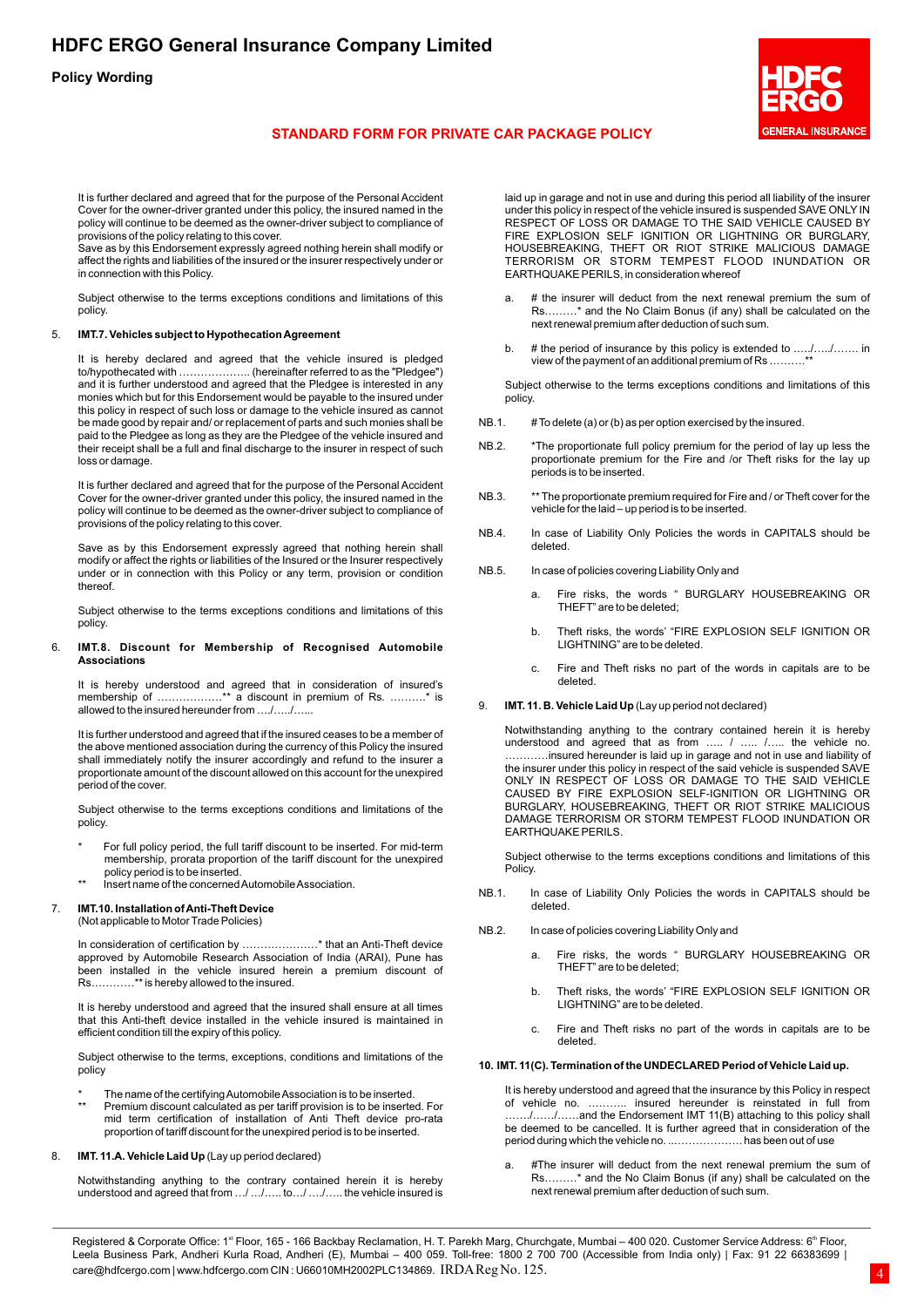**Policy Wording**



## **STANDARD FORM FOR PRIVATE CAR PACKAGE POLICY**

b. # the period of insurance by this policy is extended to .…./…../……. in view of the payment of an additional premium of  $Rs$  .........

Subject otherwise to the terms exceptions conditions and limitations of this policy.

- NB.1. # To delete (a) or (b) as per option exercised by the insured.
- NB.2. \* The proportionate full policy premium for the period of lay up less the proportionate premium for the Fire and /or Theft risks for the lay up periods is to be inserted.
- NB.3. \*\* The proportionate premium required for Fire and / or Theft cover for the vehicle for the laid – up period is to be inserted.

#### **11. IMT.12. Discount for Specially Designed/Modified Vehicles for Blind, Handicapped and Mentally Challenged Persons.**

Notwithstanding anything to the contrary contained in the policy it is hereby understood and agreed that the vehicle insured being specially designed/modified for use of blind, handicapped and mentally challenged persons and suitable endorsement to this effect having been incorporated in the Registration Book by the Registering Authority, a discount of 50% on the Own Damage premium for the vehicle insured is hereby allowed to the insured.

Subject otherwise to the terms exceptions conditions and limitations of the policy.

#### **12. IMT 15. Personal Accident Cover to the Insured or any Named Person other than Paid Driver or Cleaner** (Applicable to private cars)

In consideration of the payment of an additional premium it is hereby agreed and understood that the Company undertakes to pay compensation on the scale provided below for bodily injury as hereinafter defined sustained by the insured person in direct connection with the vehicle insured or whilst mounting and dismounting from or traveling in vehicle insured and caused by violent accidental external and visible means which independently of any other cause shall within six calendar months of the occurrence of such injury result in:-

| Nature of injury                                                                   | Scale of compensation |
|------------------------------------------------------------------------------------|-----------------------|
| Death                                                                              | 100%                  |
| ii.<br>Loss of two limbs or sight of two eyes<br>or one limb and sight of one eye. | 100%                  |
| iii. Loss of one limb or sight of one eye                                          | 50%                   |
| iv. Permanent total disablement from<br>injuries other than named above.           | 100%                  |

Provided always that,

- 1. compensation shall be payable under only one of the items (i) to (iv) above in respect of any such person arising out of any one occurrence and total liability of the insurer shall not in the aggregate exceed the sum of Rs.....…..\* during any one period of insurance in respect of any such person.
- 2. no compensation shall be payable in respect of death or injury directly or indirectly wholly or in part arising or resulting from or traceable to
	- a. intentional self injury suicide or attempted suicide physical defect or infirmity or
	- b. an accident happening whilst such person is under the influence of intoxicating liquor or drugs.
- 3. such compensation shall be payable only with the approval of the insured named in the policy and directly to the injured person or his/her legal representative(s) whose receipt shall be a full discharge in respect of the injury of such person.

Subject otherwise to the terms exceptions conditions and limitations of this policy.

The Capital Sum Insured (CSI) per passenger is to be inserted.

#### **13. IMT.16. Personal Accident to Unnamed Passengers other than Insured and the Paid Drivers and Cleaner.** (For vehicles rated as Private cars)

In consideration of the payment of an additional premium it is hereby understood and agreed that the insurer undertakes to pay compensation on the scale provided below for bodily injuries hereinafter defined sustained by any passenger other than the insured and/or the paid driver attendant or cleaner and/or a person in the employ of the insured coming within the scope of the Workmen's Compensation Act, 1923 and subsequent amendments of the said Act and engaged in and upon the service of the insured at the time such injury is sustained whilst mounting into, dismounting from or traveling in the insured motor car and caused by violent, accidental, external and visible means which independently of any other cause shall within three calendar months of the occurrence of such injury result in:

| Nature of injury                                                                   | Scale of compensation |
|------------------------------------------------------------------------------------|-----------------------|
| Death                                                                              | 100%                  |
| ii.<br>Loss of two limbs or sight of two eyes<br>or one limb and sight of one eye. | 100%                  |
| iii. Loss of one limb or sight of one eye                                          | 50%                   |
| Permanent total disablement from<br>iv.<br>injuries other than named above.        | 100%                  |

Provided always that,

- 1. compensation shall be payable under only one of the items (i) to (iv) above in respect of any such person arising out of any one occurrence and total liability of the insurer shall not in the aggregate exceed the sum of Rs.....…..\* during any one period of insurance in respect of any such person.
- 2. no compensation shall be payable in respect of death or injury directly or indirectly wholly or in part arising or resulting from or traceable to
	- a. intentional self injury suicide or attempted suicide physical defect or infirmity or
	- b. an accident happening whilst such person is under the influence of intoxicating liquor or drugs.
- 3. such compensation shall be payable only with the approval of the insured named in the policy and directly to the injured person or his/her legal representative(s) whose receipt shall be a full discharge in respect of the injury of such person.
- 4. not more than....\*\* persons/passengers are in the vehicle insured at the time of occurrence of such injury.

Subject otherwise to the terms exceptions conditions and limitations of this policy.

- \* The Capital Sum Insured (CSI) per passenger is to be inserted.
- The registered sitting capacity of the vehicle insured is to be inserted.
- **14. IMT 17. Personal Accident Cover to Paid Drivers, Cleaners and Conductors:** (Applicable to all classes of vehicles)

In consideration of the payment of an additional premium, it is hereby understood and agreed that the insurer undertakes to pay compensation on the scale provided below for bodily injury as hereinafter defined sustained by the paid driver/cleaner/conductor in the employ of the insured in direct connection with the vehicle insured whilst mounting into dismounting from or traveling in the insured vehicle and caused by violent accidental external and visible means which independently of any other cause shall within six calendar months of the occurrence of such injury result in :-

|      | Nature of injury                                                            | Scale of compensation |
|------|-----------------------------------------------------------------------------|-----------------------|
|      | Death                                                                       | 100%                  |
| ii.  | Loss of two limbs or sight of two eyes<br>or one limb and sight of one eye. | 100%                  |
| iii. | Loss of one limb or sight of one eye                                        | 50%                   |
|      | iv. Permanent total disablement from<br>injuries other than named above.    | 100%                  |

Provided always that

- 1. compensation shall be payable under only one of the items (i) to (iv) above in respect of any such person arising out of any one occurrence and total liability of the insurer shall not in the aggregate exceed the sum of Rs. .........\* during any one period of insurance in respect of any such ....\* during any one period of insurance in respect of any such person.
- 2. no compensation shall be payable in respect of death or injury directly or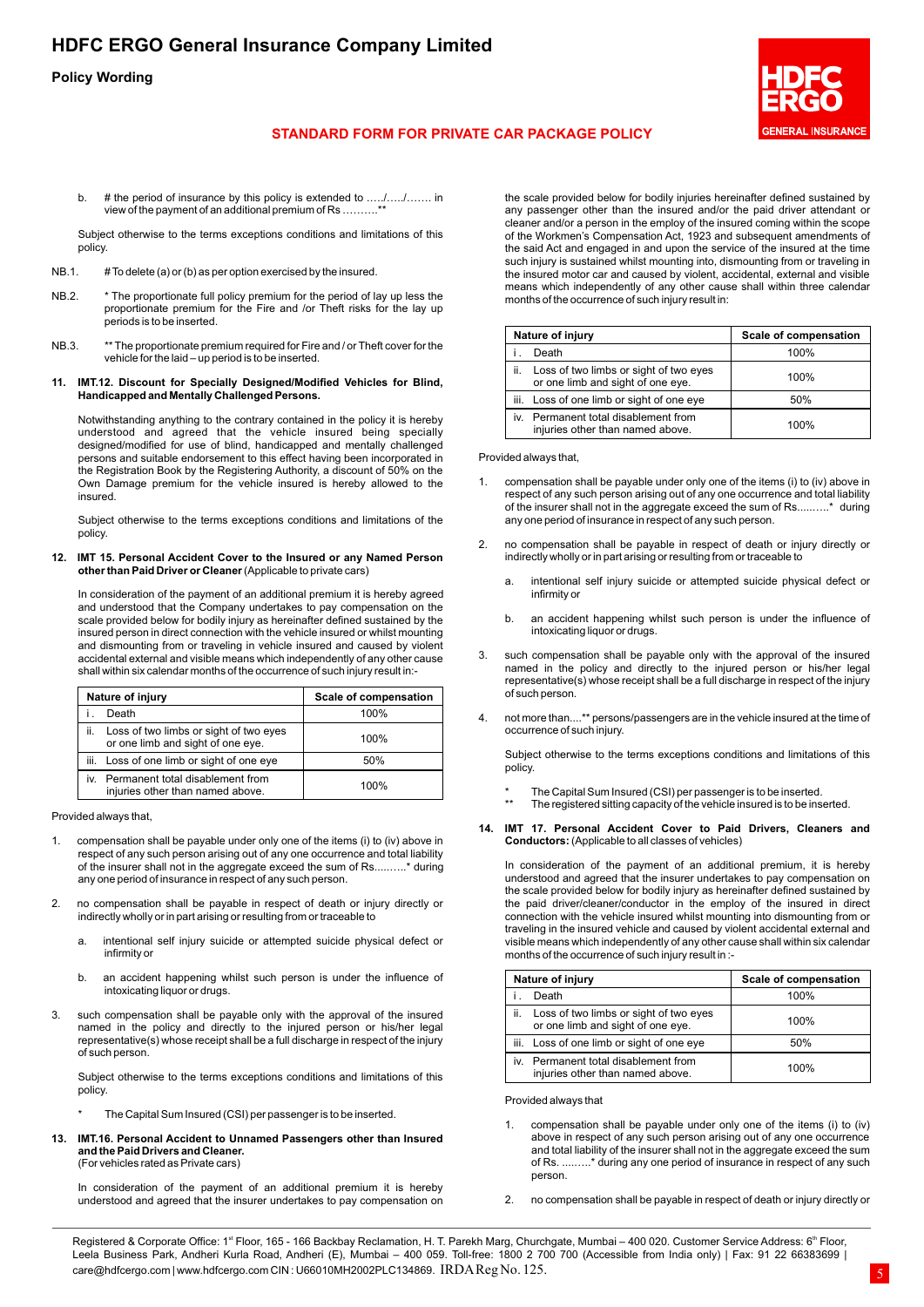**Policy Wording**

# **ENERAL INSURANCE**

## **STANDARD FORM FOR PRIVATE CAR PACKAGE POLICY**

indirectly wholly or in part arising or resulting from or traceable to

- a. intentional self injury suicide or attempted suicide physical defect or infirmity or
- b. an accident happening whilst such person is under the influence of intoxicating liquor or drugs.
- 3. such compensation shall be payable only with the approval of the insured named in the policy and directly to the injured person or his/her legal representative(s) whose receipt shall be a full discharge in respect of the injury of such person.

Subject otherwise to the terms exceptions conditions and limitations of this policy.

The Capital Sum Insured (CSI) per passenger is to be inserted.

## **15. IMT.19. Cover for Vehicles Imported without Customs Duty.**

Notwithstanding anything to the contrary contained in this policy it is hereby understood and agreed that in the event of loss or damage to the vehicle insured and/or its accessories necessitating the supply of a part not obtainable from stocks held in the country in which the vehicle insured is held for repair or in the event of the insurer exercising the option under ………., \* to pay in cash the amount of the loss or damage the liability of the insurer in respect of any such part shall be limited to:

a. i. the price quoted in the latest catalogue or the price list issued by the Manufacturer or his Agent for the country in which the vehicle insured is held for repair less depreciation applicable;

OR

- ii. if no such catalogue or price list exists the price list obtaining at the Manufacturer's Works plus the reasonable cost of transport otherwise than by air to the country in which the vehicle insured is held for repair and the amount of the relative import duty less depreciation applicable under the policy; and
- b. the reasonable cost of fitting such parts.

Subject otherwise to the terms conditions limitations and exceptions of this Policy.

Insert 'Condition 3' in the case of the Private Car.

## **16. IMT.20. Reduction in the limit of Liability for Property Damage.**

It is hereby understood and agreed that notwithstanding anything to the contrary contained in the policy the insurers liability is limited to Rs. 6000/- (Rupees six thousand only) for damage to property other than the property belonging to the insured or held in trust or in custody or control of the insured in consideration of this reduction in the limit of liability a reduction in premium of Rs…..\* is hereby made to the insured.

Subject otherwise to the terms conditions limitations and exceptions of the policy.

- To insert Rs.100 for private.
- **17. IMT.22. Compulsory Deductible** (Applicable to Private Cars)

Notwithstanding anything to the contrary contained in the policy it is hereby understood and agreed that the insured shall bear under Section 1 of the policy in respect of each and every event (including event giving rise to a total loss/constructive total loss) the first Rs....\* (or any less expenditure which may be incurred) of any expenditure for which provision has been made under this policy and/or of any expenditure by the insurer in the exercise of his discretion under Condition no …\*\* of this policy . If the expenditure incurred by the insurer shall include any amount for which the insured is responsible hereunder such amount shall be repaid by the insured to the insurer forthwith.

For the purpose of this Endorsement the expression "event" shall mean an event or series of events arising out of one cause in connection with the vehicle insured in respect of which indemnity is provided under this policy.

Subject otherwise to the terms conditions limitations and exceptions of this policy.

i. to insert amount as appropriate to the class of vehicle insured as

per GR.40 of the tariff.

- in respect of a vehicle rated under the Tariff for Private Car and in respect of a motorised two wheeler not carrying passengers for hire or reward, if any deductible in addition to the compulsory deductible provided in this endorsement is voluntarily borne by the insured, the sum representing the aggregate of the compulsory and the voluntary deductibles is to be inserted.
- \*\* to insert Condition no 3 in respect of a vehicle rated under Tariff for Private Car

## **18. IMT 22A. Voluntary Deductible** (For private cars)

It is by declared and agreed that the insured having opted a voluntary deductible of Rs. …………\* a reduction in premium of Rs. …….\*\* under Section 1 of the policy is hereby allowed.

In consideration of the above, it is hereby understood and agreed that the insured shall bear under Section 1 of the policy in respect of each and every event (including event giving rise to a total loss/constructive total loss) the first Rs.……..\*\*\* (or any less expenditure which may be incurred) of any expenditure for which provision has been made under this policy and/or of any expenditure by the insurer in the exercise of his discretion under Condition no .....# of this policy. If the expenditure incurred by the insurer shall include any amount for which the insured is responsible hereunder such amount shall be repaid by the insured to the insurer forthwith.

For the purpose of this Endorsement the expression "event" shall mean an event or series of events arising out of one cause in connection with the vehicle insured in respect of which indemnity is provided under this policy.

Subject otherwise to the terms conditions limitations and exceptions of this policy.

- \* To insert voluntary deductible amount opted by the insured under tariff for private car
- \*\* To insert appropriate amount relating to the voluntary deductible opted as per the provision of tariff for Private car.
- \*\*\* To insert aggregate amount of voluntary deductible opted and the compulsory deductible applicable to the vehicle insured as in G.R. 40.
- # To insert policy condition No. 3 of the tariff for private car.
- **19. IMT.24. Electrical/ Electronic Fittings** (Items fitted in the vehicle but not included in the manufacturer's listed selling price of the vehicle - Package Policy only)

In consideration of the payment of additional premium of Rs. notwithstanding anything to the contrary contained in the policy it is hereby understood and agreed that the insurer will indemnify the insured against loss of or damage to such electrical and/or electronic fitting(s) as specified in the schedule whilst it/these is/are fitted in or on the vehicle insured where such loss or damage is occasioned by any of the perils mentioned in Section.1 of the policy.

The insurer shall, however, not be liable for loss of or damage to such fitting(s) caused by/as a result of mechanical or electrical breakdown.

Provided always that the liability of the insurer hereunder shall not exceed the Insured's Declared Value (IDV) of the item.

Subject otherwise to the terms conditions limitations and exceptions of this policy.

#### **20. IMT.25. CNG/LPG Kit in Bi-Fuel System** (Own Damage cover for the kit )

In consideration of the payment of premium of Rs……………\* notwithstanding anything to the contrary contained in the policy it is hereby understood and agreed that the insurer will indemnify the insured in terms conditions limitations and exceptions of Section 1 of the policy against loss and/or damage to the CNG/LPG kit fitted in the vehicle insured arising from an accidental loss or damage to the vehicle insured, subject to the limit of the Insured's Declared Value of the CNG/LPG kit specified in the Schedule of the policy.

Subject otherwise to the terms conditions limitations and exceptions of this policy.

To insert sum arrived at in terms of G.R.42.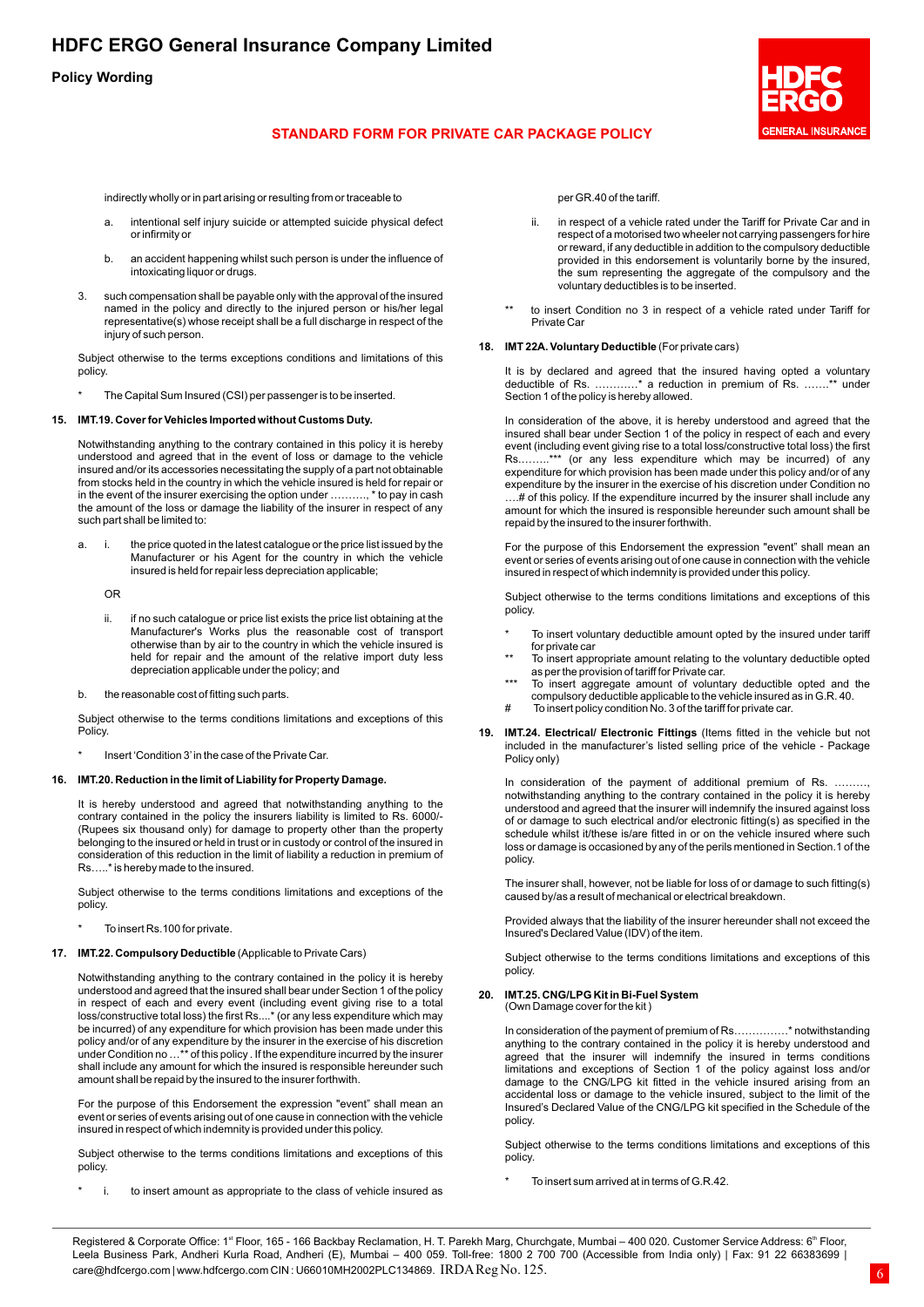**Policy Wording**



## **STANDARD FORM FOR PRIVATE CAR PACKAGE POLICY**

**21. IMT.26. Fire and/or Theft Risks Only** (Not applicable for Miscellaneous and Special Types of vehicles rateable under Class -D and Motor Trade Policies under Classes- E, F and G of the Commercial Vehicles Tariff)

Notwithstanding anything to the contrary contained in the policy it is hereby understood and agreed that Section II of the Policy is deemed to be cancelled and under Section I thereof the insurer shall only be liable to indemnify the insured against loss or damage by fire explosion self ignition lightning and/or burglary housebreaking theft and riot strike malicious damage terrorism storm tempest flood inundation and earthquake perils whilst the vehicle is laid up in garage and not in use.

Subject otherwise to the terms conditions limitations and exceptions of this policy.

- NB.i. In case of **Fire Risk** only, the words "burglary housebreaking theft" are to be deleted.
- NB.ii. In case of **Theft Risk** only, the words "fire explosion self ignition lightning riot strike malicious damage terrorism storm tempest flood inundation and earthquake perils" are to be deleted.
- **22. IMT. 27. Liability and Fire and/or Theft** (Not applicable for Miscellaneous and Special Types of vehicles rateable under Class –D of the Tariff for Commercial Vehicles)

Notwithstanding anything to the contrary contained in the policy it is hereby understood and agreed that Section I of the Policy the insurer shall not be liable thereunder except in respect of loss or damage by fire explosion self ignition lightning and/or burglary housebreaking theft and riot strike malicious damage terrorism storm tempest flood inundation and earthquake perils.

Subject otherwise to the terms conditions limitations and exceptions of the policy.

- NB.i. In case of **Liability and Fire Risks** only, the words "burglary housebreaking theft " are to be deleted.
- NB.ii. In case of **Liability and Theft Risks** only, the words "fire explosion self ignition lightning riot strike malicious damage terrorism storm tempest flood inundation and earthquake perils" are to be deleted.
- **23. IMT.28. Legal Liability to Paid Driver and/or Conductor and/or Cleaner Employed in connection with the Operation of Insured Vehicle** (For all Classes of vehicles.)

In consideration of an additional premium of Rs. 50/- notwithstanding anything to the contrary contained in the policy it is hereby understood and agreed that the insurer shall indemnify the insured against the insured's legal liability under the **Workmen's Compensation Act, 1923**, the **Fatal Accidents Act, 1855** or at **Common Law** and subsequent amendments of these Acts prior to the date of this Endorsement in respect of personal injury to any paid driver and/or conductor and/or cleaner whilst engaged in the service of the insured in such occupation in connection with the vehicle insured herein and will in addition be responsible for all costs and expenses incurred with its written consent.

Provided always that,

- 1. this endorsement does not indemnify the insured in respect of any liability in cases where the insured holds or subsequently effects with any insurer or group of insurers a policy of insurance in respect of liability as herein defined for insured's general employees;
- 2. the insured shall take reasonable precautions to prevent accidents and shall comply with all statutory obligations; records on demand.
- \*3. the insured shall keep record of the name of each paid driver conductor cleaner or persons employed in loading and/or unloading and the amount of wages and salaries and other earnings paid to such employees and shall at all times allow the insurer to inspect such records on demand.
- 4. in the event of the policy being cancelled at the request of the insured no refund of the premium paid in respect of this Endorsement will be allowed.

Subject otherwise to the terms conditions limitations and exceptions of the policy except so far as necessary to meet the requirements of the Motor Vehicles Act, 1988.

In case of Private cars/ motorised two wheelers (not used for hire or

reward) delete this para.

**24. IMT. 29. Legal Liability to employees of the Insured other than Paid Driver and/or Conductor and/or Cleaner who may be travelling or driving in the Employer's Car.** (Applicable to Private Cars)

In consideration of the payment of an additional premium @ Rs.50/- per employee insured notwithstanding anything to the contrary contained in the policy it is hereby understood and agreed that the insurer will indemnify the insured against the insured's liability at **Common Law and Statutory Liability under the Fatal Accidents Act, 1855** for compensation (including legal costs of any claimant) for death of or bodily injury to any employee (other than paid drivers) of the within named insured being carried in or upon or entering in or getting on to or alighting from or driving the vehicle insured.

Provided that in the event of an accident whilst the vehicle insured is carrying more than .....\* employees of the insured (including the driver) the insured shall repay to the insurer a rateable proportion of the total amount payable by the insurer by the reason of this endorsement in respect of accident in connection with such vehicle insured.

Subject otherwise to the terms, conditions limitations and exceptions of this policy.

- NB.\* To insert the number of employees for which the premium has been paid.
- **25. IMT. 30. Trailers.** (Applicable to Private Cars Only)

In consideration of the payment of an additional premium it is hereby understood and agreed that the indemnity granted by this policy shall extend to apply to the Trailer (Registration No.......)"

Provided always that,

- \*a. the IDV of such Trailer shall be deemed not to exceed ………\* \*
- b. the term "Trailer" shall not include its contents or anything contained thereon.
- c. such indemnity shall not apply in respect of death or bodily injury to any person being conveyed by the said Trailer otherwise than by reason of or in pursuance of a contract of employment.

Subject otherwise to the terms, conditions limitations and exceptions of this policy.

- \* Delete in the case of Liability to the public risks only policies.
- Insert value of trailer as declared at inception of insurance or any renewal thereof.

#### **26. IMT.31. Reliability Trials and Rallies.** (Applicable to Private Cars)

In consideration of the payment of an additional premium it is hereby understood and agreed that the indemnity granted by this policy is extended to apply whilst the vehicle insured is engaged in ....…….... ......\*. to be held at  $\ldots$  .......\*\*... on or about the date of  $\ldots$  .... .... under the auspices of ............…………………….#

Provided that,

- a. No indemnity shall be granted by this Endorsement to …………….... #
- b. This policy does not cover use for organised racing, pace making or speed testing.
- c. During the course of the …………………\* the Insurer shall not be liable in respect of death of or bodily injury to any person being carried in or upon or entering or getting on to or alighting from the vehicle insured at the time of the occurrence of the event out of which any claim arises.

# # It is further understood and agreed that while the vehicle insured is engaged in ..…………………….\* the insured shall bear the first Rs…….…..@ (or any less amount for which the claim may be assessed ) of each and every claim under Section I of this Policy.

Provided that if the insurer shall make any payment in exercise of its discretion under Condition No. 3 of the policy in settlement of any claim and such payment includes the amount for which the insured is responsible by reason of this Endorsement the insured shall repay to the insurer forthwith the amount for which the insured is so responsible.